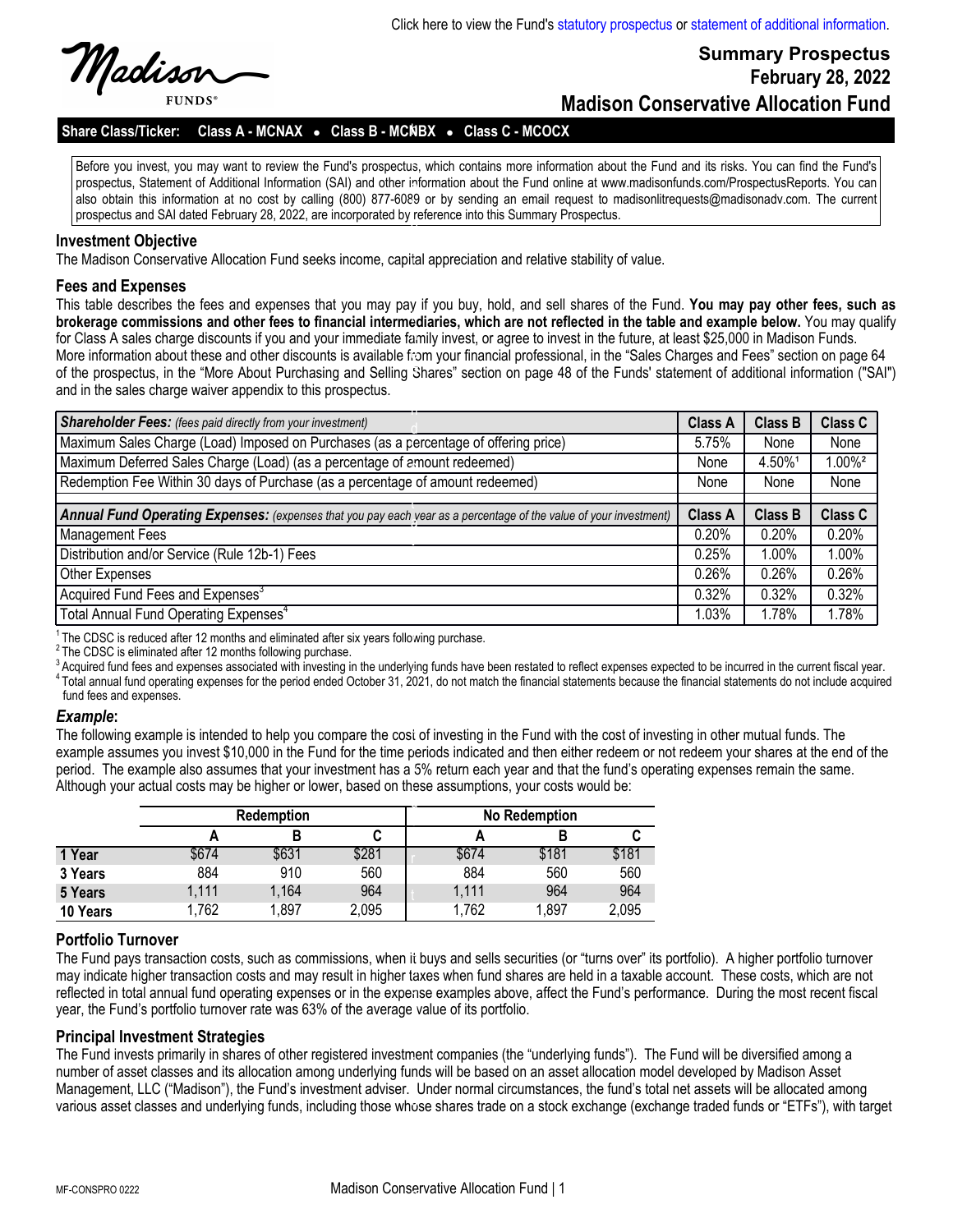allocations over time of approximately 35% equity investments and 65% fixed income investments. Underlying funds in which the Fund invests may include funds advised by Madison and/or its affiliates, including other Madison Funds (the "affiliated underlying funds"). Generally, Madison will not invest more than 75% of the Fund's net assets, at the time of purchase, in affiliated underlying funds. Although actual allocations may vary, as of October 31, 2021, the Fund's portfolio allocation as a percentage of net assets was:

| - Alternative Funds:                | 2.2%     |
|-------------------------------------|----------|
| - Bond Funds:                       | 63.3%    |
| - Foreign Stock Funds:              | 8.2%     |
| - Short-Term Investments:           | 10.7%    |
| - Stock Funds:                      | 22.8%    |
| - Net Other Assets and Liabilities: | $-7.2\%$ |

With regard to investments in debt securities, Madison's bias is toward securities with intermediate and short-term maturities. As of December 31, 2021, the weighted average duration of the fund's debt portfolio was 6.84 years.

Madison may employ multiple analytical approaches to determine the appropriate asset allocation for the Fund, including:

- Macroeconomic analysis. This approach analyzes high frequency economic and market data across the global markets in an effort to identify attractive investment opportunities in countries, regions and/or asset classes.
- Fundamental analysis. This approach reviews fundamental asset class valuation data to determine the absolute and relative attractiveness of existing and potential investment opportunities.
- Correlation analysis. This approach considers the degree to which returns in different asset classes do or do not move together, and the Fund's aim to achieve a favorable overall risk and return profile.
- Scenario analysis. This approach analyzes historical and expected return data to model how individual asset classes and combinations of asset classes would affect the Fund under different economic and market conditions.

In addition, Madison has a flexible mandate that permits the Fund, at the sole discretion of Madison, to materially reduce equity risk exposures when and if conditions are deemed to warrant such an action.

The Fund's investment strategy reflects Madison's general "Participate and Protect<sup>®</sup>" investment philosophy. Madison's expectation is that investors in the Fund will participate in market appreciation during bull markets and experience something less than full participation during bear markets compared with investors in portfolios holding more speculative and volatile securities; therefore, this investment philosophy is intended to represent a conservative investment strategy. There is no assurance that Madison's expectations regarding this investment strategy will be realized.

Although the Fund expects to pursue its investment objective utilizing its principal investment strategies regardless of market conditions, the Fund may invest up to 100% in money market instruments. To the extent the Fund engages in this temporary defensive position, the fund's ability to achieve its investment objective may be diminished.

#### **Principal Risks**

The Fund is a fund of funds, meaning that it invests primarily in the shares of underlying funds, including ETFs. Thus, the Fund's investment performance and its ability to achieve its investment goal are directly related to the performance of the underlying funds in which it invests. Each underlying fund's performance, in turn, depends on the particular securities in which that underlying fund invests and the expenses of that underlying fund. Accordingly, the Fund is subject to the risks of the underlying funds in direct proportion to the allocation of its assets among the underlying funds.

The specific risks of owning the Fund are set forth below. You could lose money as a result of investing in the Fund. An investment in the Fund is not a deposit of a bank and is not insured or guaranteed by the Federal Deposit Insurance Corporation or any other government agency, entity or person. The Fund's share price and total return will fluctuate. You should consider your own investment goals, time horizon and risk tolerance before investing in the Fund.

*Asset Allocation Risk*. The Fund is subject to asset allocation risk, which is the risk that the selection of the underlying funds and the allocation of the Fund's assets among the various asset classes and market segments will cause the Fund to underperform other funds with a similar investment objective.

*Interest Rate Risk*. The Fund, through the underlying funds, is subject to interest rate risk**,** which is the risk that the value of your investment will fluctuate with changes in interest rates. Typically, a rise in interest rates causes a decline in the market value of income-bearing securities. When interest rates rise, bond prices fall; generally, the longer a bond's maturity, the more sensitive it is to this risk.

*Credit and Prepayment/Extension Risk*. The Fund, through the underlying funds, is also subject to credit risk, which is the risk that issuers of debt securities may be unable to meet their interest or principal payment obligations when due. There is also prepayment/extension risk, which is the chance that a rise/fall in interest rates will reduce/extend the life of a mortgage-backed security by increasing/decreasing mortgage prepayments, typically reducing the underlying fund's return.

*Non-Investment Grade Security Risk*. The Fund, through the underlying funds, may invest in non-investment grade securities (i.e., **"**junk" bonds). Issuers of non-investment grade securities are typically in weak financial health and their ability to pay interest and principal is uncertain. Compared to issuers of investment-grade bonds, they are more likely to encounter financial difficulties and to be materially affected by these difficulties when they do encounter them. "Junk" bond markets may react strongly to adverse news about an issuer or the economy, or to the perception or expectation of adverse news.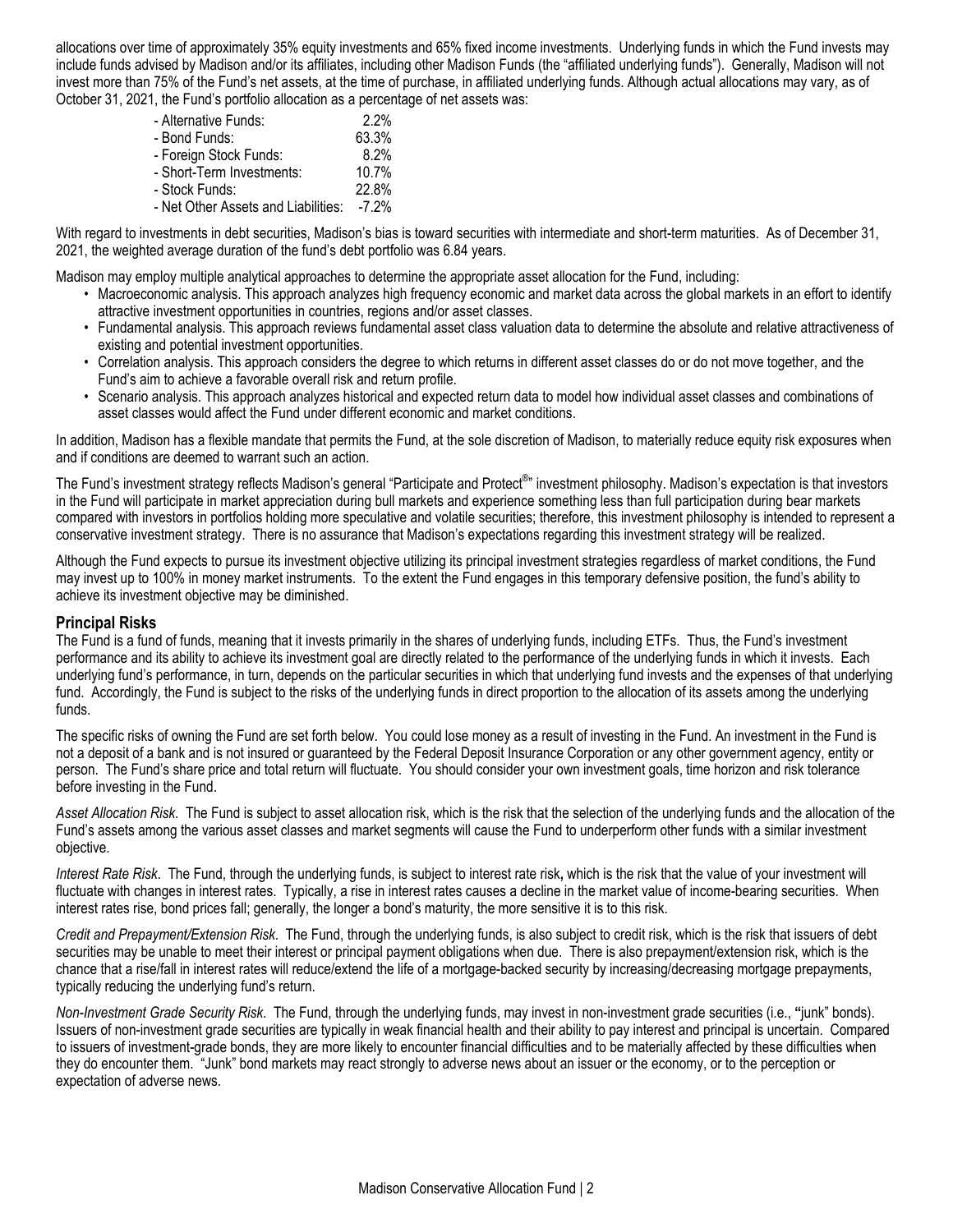*Equity Risk*. The Fund, through the underlying funds, is subject to equity risk. Equity risk is the risk that securities held by the Fund will fluctuate in value due to general market or economic conditions, perceptions regarding the industries in which the issuers of securities held by the Fund participate, and the circumstances and performance of companies whose securities the Fund holds. In addition, while broad market measures of common stocks have historically generated higher average returns than fixed income securities, common stocks have also experienced significantly more volatility in those returns.

*ETF Risks*. The main risks of investing in ETFs are the same as investing in a portfolio of equity securities comprising the index on which the ETF is based, although lack of liquidity in an ETF could result in it being more volatile than the securities comprising the index. Additionally, the market prices of ETFs will fluctuate in accordance with both changes in the market value of their underlying portfolio securities and due to supply and demand for the instruments on the exchanges on which they are traded (which may result in their trading at a discount or premium to their net asset values). Index-based ETF investments may not replicate exactly the performance of their specific index because of transaction costs and because of the temporary unavailability of certain component securities of the index.

*Foreign Security Risk*. Investments of underlying funds that invest in foreign securities involve risks relating to currency fluctuations and to political, social and economic developments abroad, as well as risks resulting from differences between the regulations to which U.S. and foreign issuers and markets are subject. These risks may be greater in emerging markets. The investment markets of emerging countries are generally more volatile than markets of developed countries with more mature economies.

*Market Risk*. While the majority of the Fund's assets will typically be invested in underlying funds that invest primarily in debt securities, to the extent that the Fund invests in underlying funds that invest in equities, the Fund is subject to market risk, which is the risk that the value of an investment may fluctuate in response to stock market movements.

# **Performance**

The following bar chart and table provide some indication of the risks of investing in the Fund. The bar chart shows how the Fund's investment results have varied from year to year. The table shows the Fund's average annual total returns for various periods compared to a broad market index, as well as a custom index that reflects the Fund's asset allocation targets. The Fund's past performance (before and after taxes) is not necessarily an indication of its future performance. Updated performance information current to the most recent month end is available at no cost by visiting www.madisonfunds.com or by calling 1-800-877-6089.

# **Calendar Year Total Returns for Class A Shares**

(Returns do not reflect sales charges and would be lower if they did.)



| Highest/Lowest quarter end results<br>during this period were: |         |          |  |  |
|----------------------------------------------------------------|---------|----------|--|--|
| Highest:                                                       | 2Q 2020 | 7.42%    |  |  |
| <b>Lowest:</b>                                                 | 1Q 2020 | $-4.27%$ |  |  |

#### **Average Annual Total Returns For Periods Ended December 31, 2021**

|                                                                                                                                    |                                                             | 1 Year    | 5 Years | 10 Years |
|------------------------------------------------------------------------------------------------------------------------------------|-------------------------------------------------------------|-----------|---------|----------|
| Class A Shares -                                                                                                                   | Return Before Taxes                                         | $-2.97\%$ | 4.84%   | 4.90%    |
|                                                                                                                                    | Return After Taxes on Distributions                         | $-4.86%$  | 3.23%   | 3.46%    |
|                                                                                                                                    | Return After Taxes on Distributions and Sale of Fund Shares | $-1.17\%$ | 3.36%   | 3.44%    |
| Class B Shares -                                                                                                                   | Return Before Taxes                                         | $-2.10%$  | 4.96%   | 4.90%    |
| Class C Shares -                                                                                                                   | Return before Taxes                                         | 1.28%     | 5.31%   | 4.73%    |
| ICE BofA U.S. Corporate, Government & Mortgage Index (reflects no deduction for sales charges, account fees,<br>expenses or taxes) |                                                             | $-1.62%$  | 3.64%   | 2.96%    |
| Conservative Allocation Fund Custom Index (reflects no deduction for sales charges, account fees, expenses or taxes)               |                                                             | 5.70%     | 7.89%   | 6.75%    |

The Conservative Allocation Fund Custom Index consists of 65% Bloomberg U.S. Aggregate Bond Index, 24.5% Russell 3000<sup>®</sup> Index and 10.5% MSCI ACWI ex-USA Index.

After-tax returns are calculated using the highest historical individual federal marginal income tax rates and do not reflect the impact of state and local taxes. Actual after-tax returns depend on an investor's tax situation and may differ from those shown, and after-tax returns shown are not relevant to investors who hold their fund shares through tax-deferred arrangements, such as 401(k) plans or individual retirement accounts. After-tax returns are shown only for Class A shares and will vary for other share classes. Returns after taxes on distributions and sale of fund shares may be higher than other returns for the same period due to the tax benefit of realizing a capital loss on the sale of fund shares.